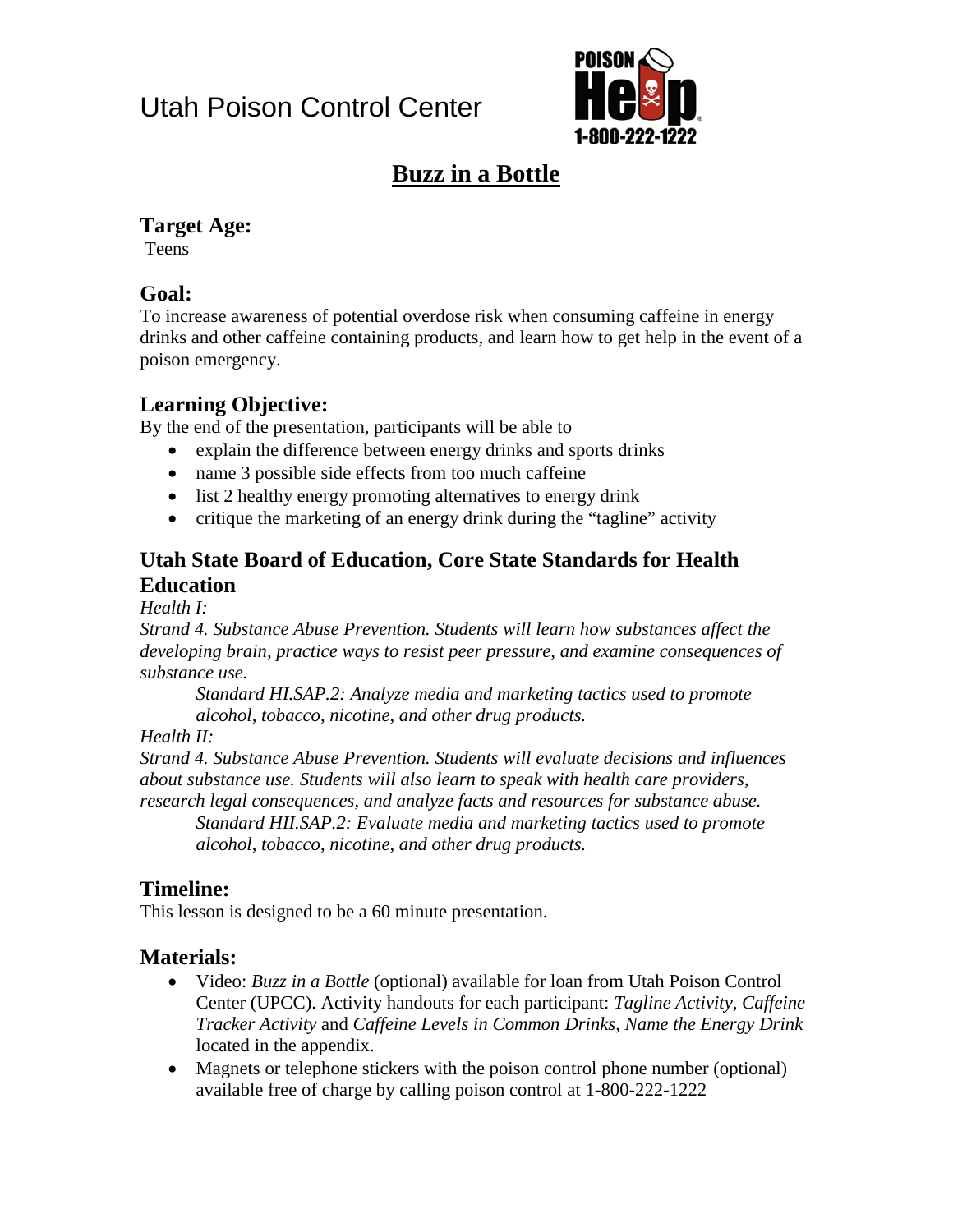#### **Description:**

Use of energy drinks has been steadily increasing. Approximately 30% of teens age 12- 17 consume energy drinks regularly. They contain high and unregulated amounts of caffeine and have been linked to serious side effects. Marketing of these products are usually targeted at young people. Furthermore, some energy drinks contain alcohol, which competes with the caffeine stimulant and can cause a false sense of sobriety. New caffeine containing products continue to emerge and are usually marketed to the teen population. Educating teens about the risks and about healthy alternatives to energy drink consumption can help prevent poisonings.

#### **Energy Drinks**

#### **1. Introduction**

- a. Introduce yourself
- b. Explain purpose: To increase awareness of potential overdose risk when consuming energy drinks and learn how to get help in the event of a poison emergency.

#### **2. Icebreaker**

a. **Name the Energy Drink Activity:** Distribute the Name the Energy Drink handout<sup>\*</sup> to each participant. Explain that they will be given 1 minute to write the name of as many energy drinks as possible. When the time limit is completed, each participant one-by-one, reads the items on their paper. If more than one person has an item listed, then all participants must cross it out. Participants continue reading their lists and others indicating if they have the same item listed. Once everyone has read through their lists, participants count the number of products left on their paper that have not been crossed out. The person with the most items listed wins. A small prize could be given to the winner (optional).

#### **3. Overview/Statistics**

Present the following information to the class:

- a. Approximately 30% of teens age 12-17 consume energy drinks regularly. Ask the following question: Why do people choose to drink energy drinks? Allow answers. Most people state that fatigue and lagging energy is the reason.
- b. We need to be aware of what we are putting into our body.

#### **4. What are Energy Drinks?**

Present the following information to the class:

Energy drinks contain large amounts of caffeine and sugar along with a combination of legal stimulants and supplements such as taurine, guarana, and ginseng. Many energy drinks do not list the amount of each ingredient on the label which makes it difficult to know exactly how much it contains.

\*Located in the appendix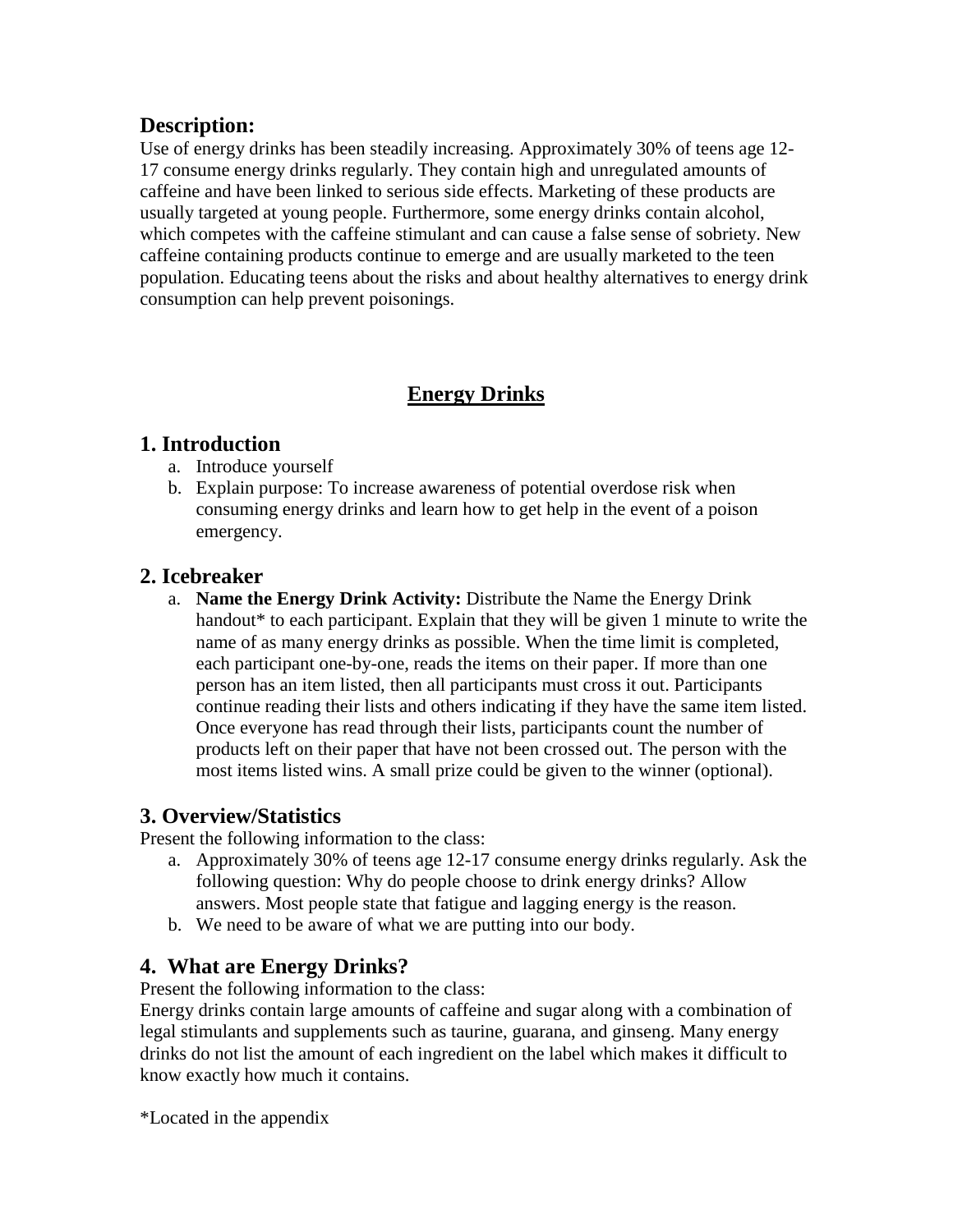- a. Caffeine is a drug not a food, however, energy drinks are not regulated by the Federal Drug Administration because they fall under the "supplement" category not the food or the drug category. Manufacturers of energy drinks regulate themselves. There are no requirements for testing, warning labels, or restrictions against sales or consumption by minors.
- b. Caffeine is the most common used stimulant in America.

#### **5. Energy Drinks vs. Sports Drinks**

- a. Ask the class if they know what the difference is between energy drinks and sports drinks.
- b. Sports drinks such as Gatorade or PowerAde are flavored beverages that often contain carbohydrates, minerals and electrolytes, and sometimes vitamins or other nutrients. They are designed to re-hydrate the body while energy drinks can produce the opposite effect.
- c. Energy drinks and pre-workout supplements contain may contain stimulants such as caffeine, guarana, taurine, ginseng, and creatine with varying amounts of carbohydrates, protein, amino acids, vitamins, sodium and other minerals. They cause dehydration because the caffeine in them is a diuretic drug.
- d. Studies show that energy drinks have no therapeutic benefit
- e. Energy drinks pose more of a threat to a person's health than a benefit to their performance.

#### **6. What is Caffeine and how does it affect the body?**

Present the following information

- a. Caffeine is a stimulant drug that affects the body by jolting the central nervous system. It tricks the brain into thinking that it is not tired.
- b. Caffeine is a diuretic that rids the body of extra water. Because of this, it may cause dehydration

#### **7. What are the Dangers of Consuming Energy Drinks**

Present the following information

- a. Excessive caffeine can cause serious side effects such as:
	- 1. Upset stomach

2. Sleeplessness

- 3. Seizures
- 4. Strokes
- 5. Heart palpitations
- 6. Sweating
- 14. Withdrawal when trying to stop
- b. Caffeine can actually make you feel more tired by disrupting deep sleep. Many people try to combat lack of sleep by drinking more caffeine – which disrupts the sleep cycle even more. This caffeine cycle can lead to chronic fatigue and make your body dependent on caffeine to feel awake.
- c. Explain that some energy drinks contain alcohol. Present the following elevator analogy:

Have you ever stepped onto an elevator and pressed all the buttons? That wouldn't make much sense, because you'd be giving the elevator mixed signals. That is exactly what you are doing to your body if you mix

- 8. Vomiting 9. Headache
- 10. Diarrhea
- 
- 11. Chest pains
- 12. Increased blood pressure
- 13. Dependency
- 
- 
- 7. Tremors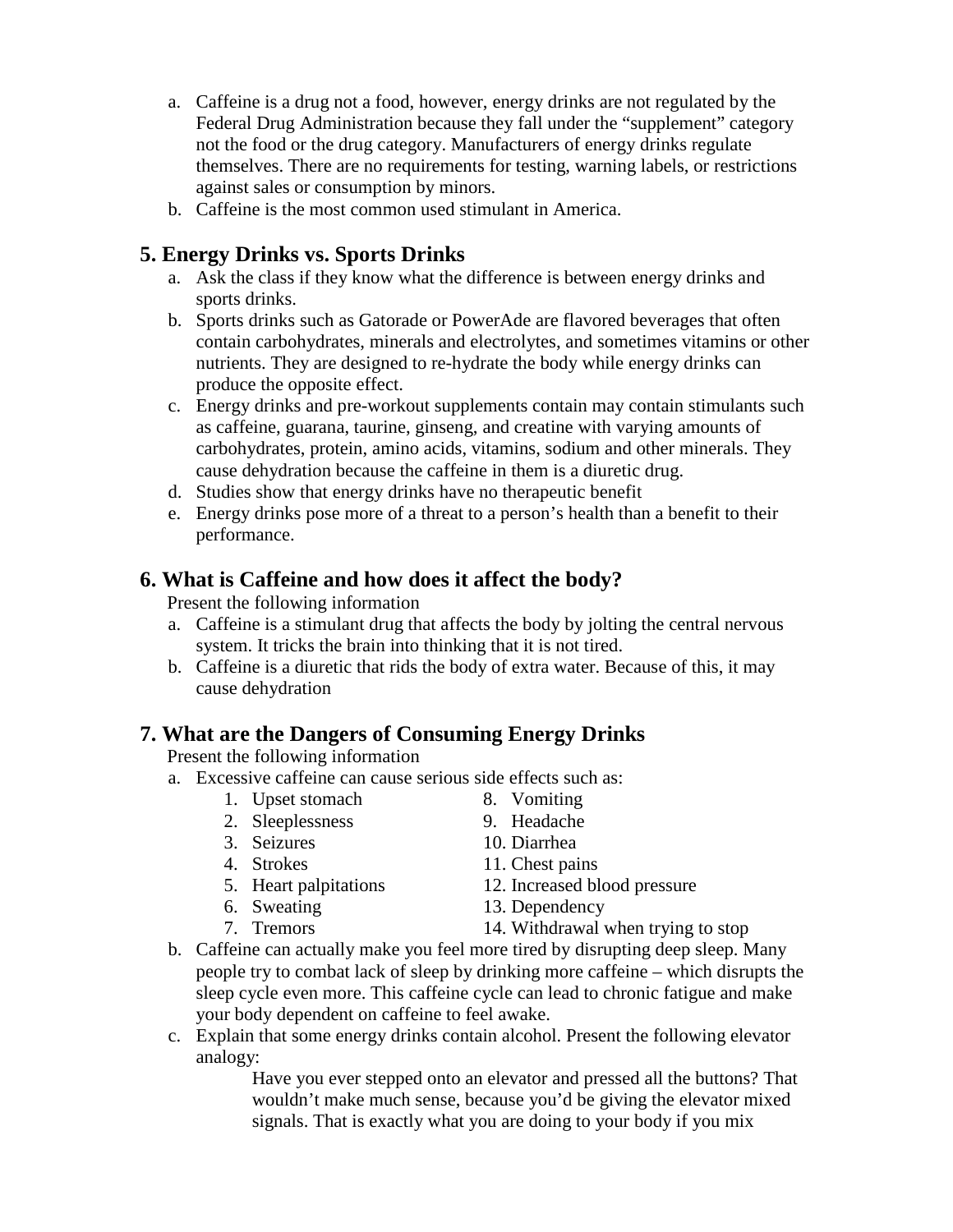alcohol with ingredients found in many energy drinks. When two drugs like caffeine and alcohol are mixed, there is the risk of a drug interaction. A drug interaction occurs when two or more drugs combine and have unpredictable results. This is a potentially deadly mixing of signals.

- d. Creates a false sense of sobriety. Even though you may feel alert, legally you are still considered "under the influence".
- e. Studies have shown that caffeine may have a negative effect on the developing child's brain reward and addiction center. (Pediatrics February 14, 2011)
- f. Pediatricians state that "stimulant-containing energy drinks have no place in the diets of children or adolescents". ( Pediatrics May 29, 2011)

#### **8. How Much Caffeine is in these Drinks?**

Present the following information

- a. The amount of caffeine in energy drinks is much greater than the amount found in soda and often much greater than the amount found in a cup of coffee (a threat for caffeine overdose and related health problems).
- b. The total amount of caffeine contained in some cans or bottles of energy drinks can exceed 500 mg which is equal to 14 cans of common caffeinated soft drinks. This is high enough to result in caffeine toxicity (Pediatrics May 29, 2011).
- c. Distribute *Caffeine Levels in Common Drinks\**. Ask the participants to look over the list and see if there is anything that surprises them. Discuss the handout.
- d. Activity: explain the *Caffeine Tracker\** and distribute to participants.

#### **9. Video—Buzz in a Bottle: the Dangers of Caffeine-Spiked Energy Drinks**

- a. Description: Video highlights 3 real-life scenarios all of which have tragic consequences for those involved. The stories are reenacted in the video. Experts are shown giving information on energy drink dangers and how to stay safe.
- Discuss the video: Ask the students to comment on the stories that were presented.
- Alternative to video: Share real news stories such as the following to illustrate the dangers of consuming energy drinks; <https://www.youtube.com/watch?v=u704u8nKYIE> <https://www.youtube.com/watch?v=CVwBMuYCDe4> [https://www.youtube.com/watch?v=I\\_bWKpl-VQE](https://www.youtube.com/watch?v=I_bWKpl-VQE)

#### **10. Marketing**

Explain that energy drinks are largely marketed to teens and young adults

- a. Activity: Explain the *Taglines\** activity and allow time for participants to complete it. This can be done individually, or in small groups.
- b. Discuss strategies that advertisers use to target young people such as the following:
	- Magical promises and claims about increased energy and mental performance
	- Music and dance
	- Names that appeal to young people and their lifestyles, such as Full Throttle, Bionic Tonic and Jolt

\*located in the appendix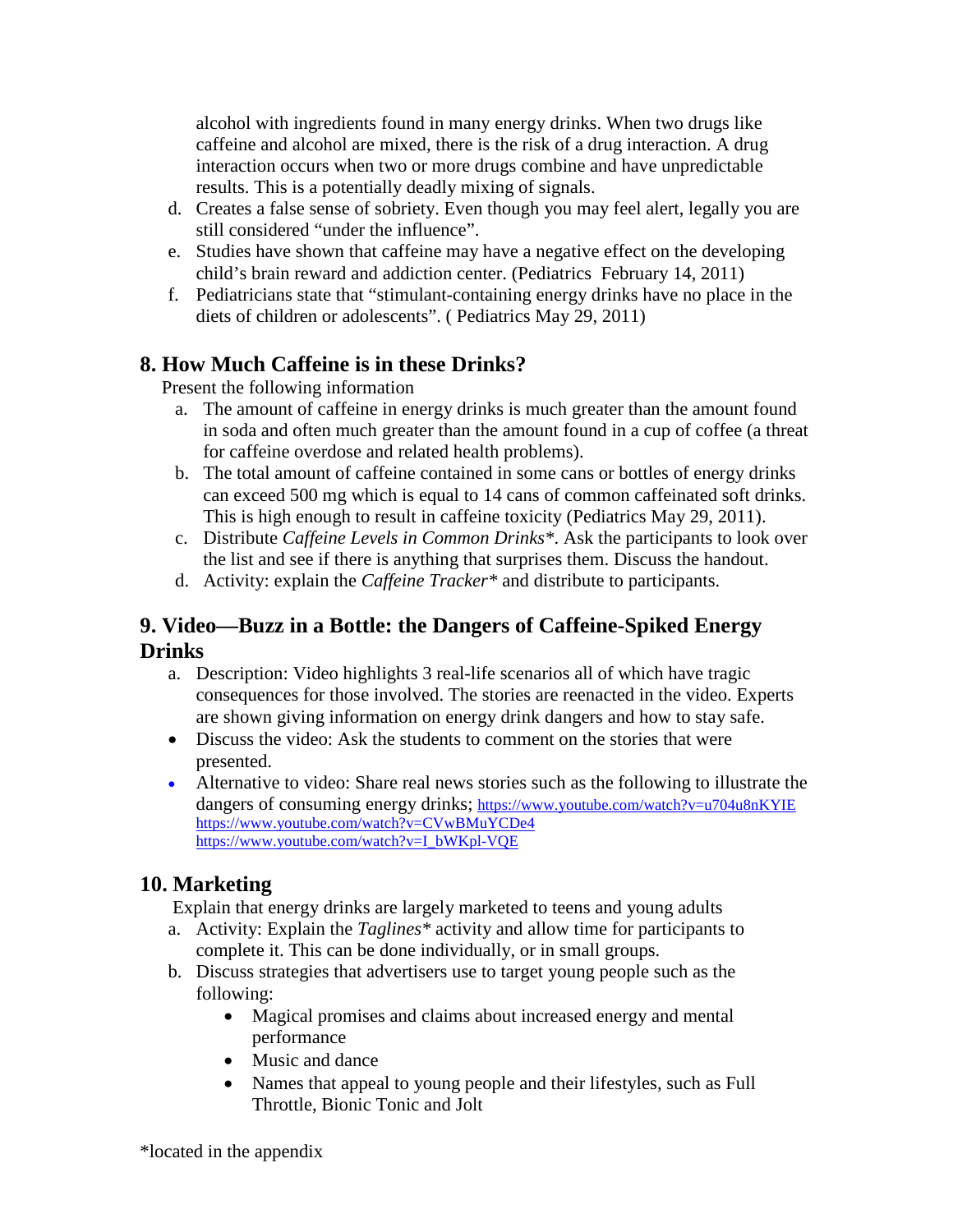- Emphasis on technology-video games, MP3's, the internet
- Superheroes
- Links to sports and movie activities
- Peer group acceptance
- Depictions of children outperforming adults
- Carefully chosen fonts and colors that are more likely to appeal to teens
- The use of "ideas kids" who are usually a little older and little cooler than the kids in the target audience

#### **11. Healthy Alternatives**

There are healthy alternatives to help us have more energy. Discuss the following:

- a. Carbohydrates: such as fruit, vegetables, cereal and whole-grain breads can increase energy.
- b. Sleep: getting enough sleep is essential for the body to function at its best.
- c. Exercise: making exercise a part of your routine will create more energy.
- d. Water is the appropriate first beverage choice during and after most exercise, not sports drinks or energy drinks.
- e. Research has shown that low fat milk and chocolate milk help rehydrate after exercise.

#### **12. How to get help if needed**

- a. If there is a poisoning, call poison control. They provide service 24 hours a day, 7 days a week. It is free and confidential. 1-800-222-1222
- c. Activity: Program poison control phone number into cell phone. Optional: Make this into a race. The first person to come to the front and show the instructor the programmed number gets a prize.

#### **14. Conclusion**

- a. Companies are coming up with new types of energy products frequently. Energy shots™, Energy Sheets™, and Aeroshots™, as well as other over-the-counter products have similar dangers associated with them. It is important to be aware of all sources of caffeine in your diet on a daily basis.
- b. Don't hesitate to call poison control hotline 1-800-222-1222 if you or someone you know needs help.
- c. Offer them magnets or telephone stickers with the number to share with their family (optional). These are available free of charge from poison control.

#### **Resources:**

- Journal of School Nursing, June 10, 2010
- Human Relations Media "Buzz in a Bottle the dangers of Caffeine-spiked Energy Drinks", 2010
- Pediatrics February 14, 2011 and May 29, 2011 <http://pediatrics.aappublications.org/content/127/3/511>
- National Center for Complementary and Integrative Health, July 26, 2018
- <https://nccih.nih.gov/health/energy-drinks>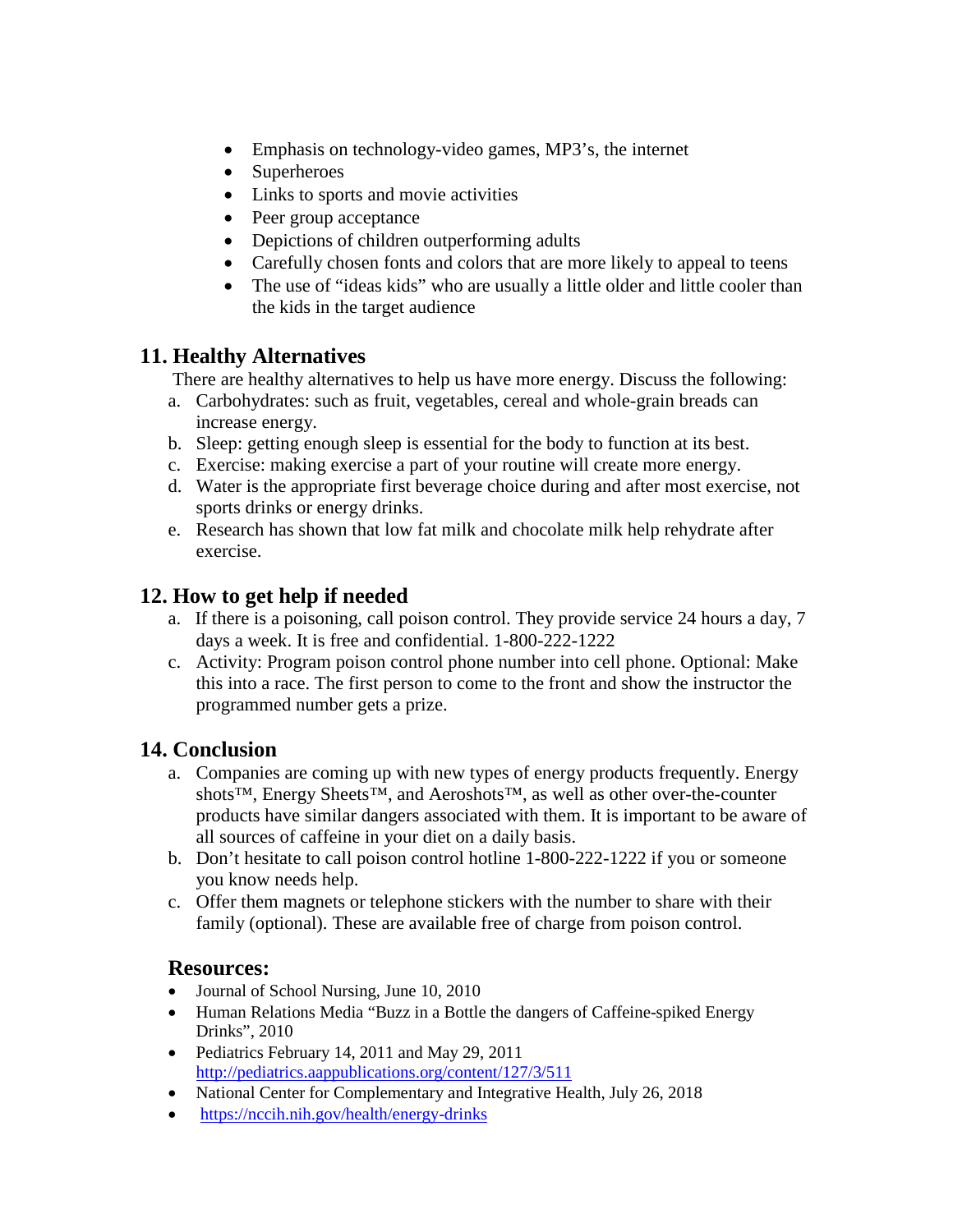- Al-Shaar, Laila, Vercammen, Kelsey, Lu, Chang, et al. Health Effects and Public Health Concerns of Energy Drink Consumption in the United States: A Mini-Review. *Front Public Health* (2017) <https://doi.org/10.3389/fpubh.2017.00225>
- National Institute on Drug Abuse [http://www.drugabuse.gov/news-events/latest](http://www.drugabuse.gov/news-events/latest-science/adolescent-caffeine-use-cocaine-sensitivity)[science/adolescent-caffeine-use-cocaine-sensitivity](http://www.drugabuse.gov/news-events/latest-science/adolescent-caffeine-use-cocaine-sensitivity)
- American Association of Poison Control Centers
- Human Media Relations

# **Appendix**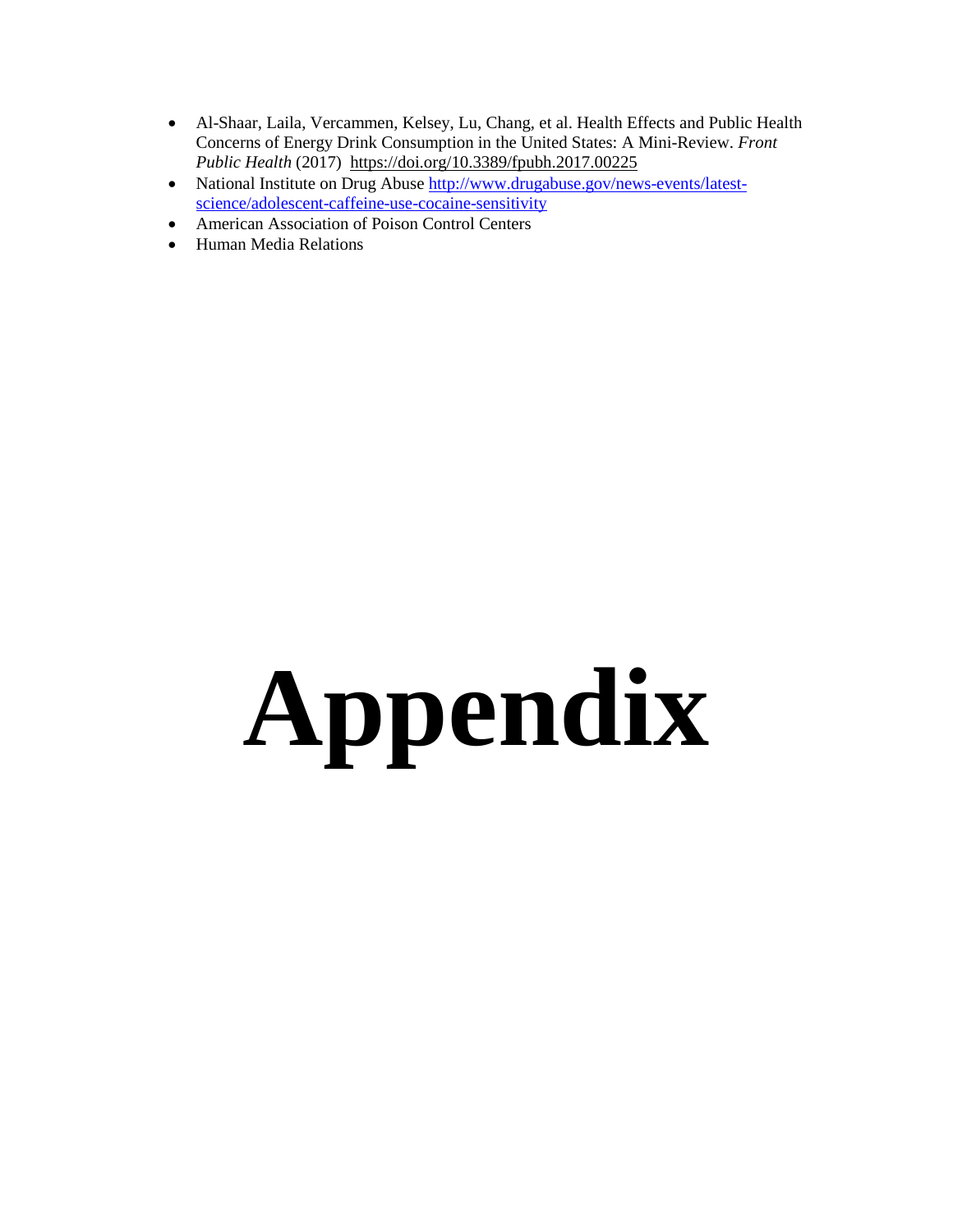**Name the Energy Drink**<br>Directions: On the lines below list the names of as many energy drinks<br>as you can within the allotted time.

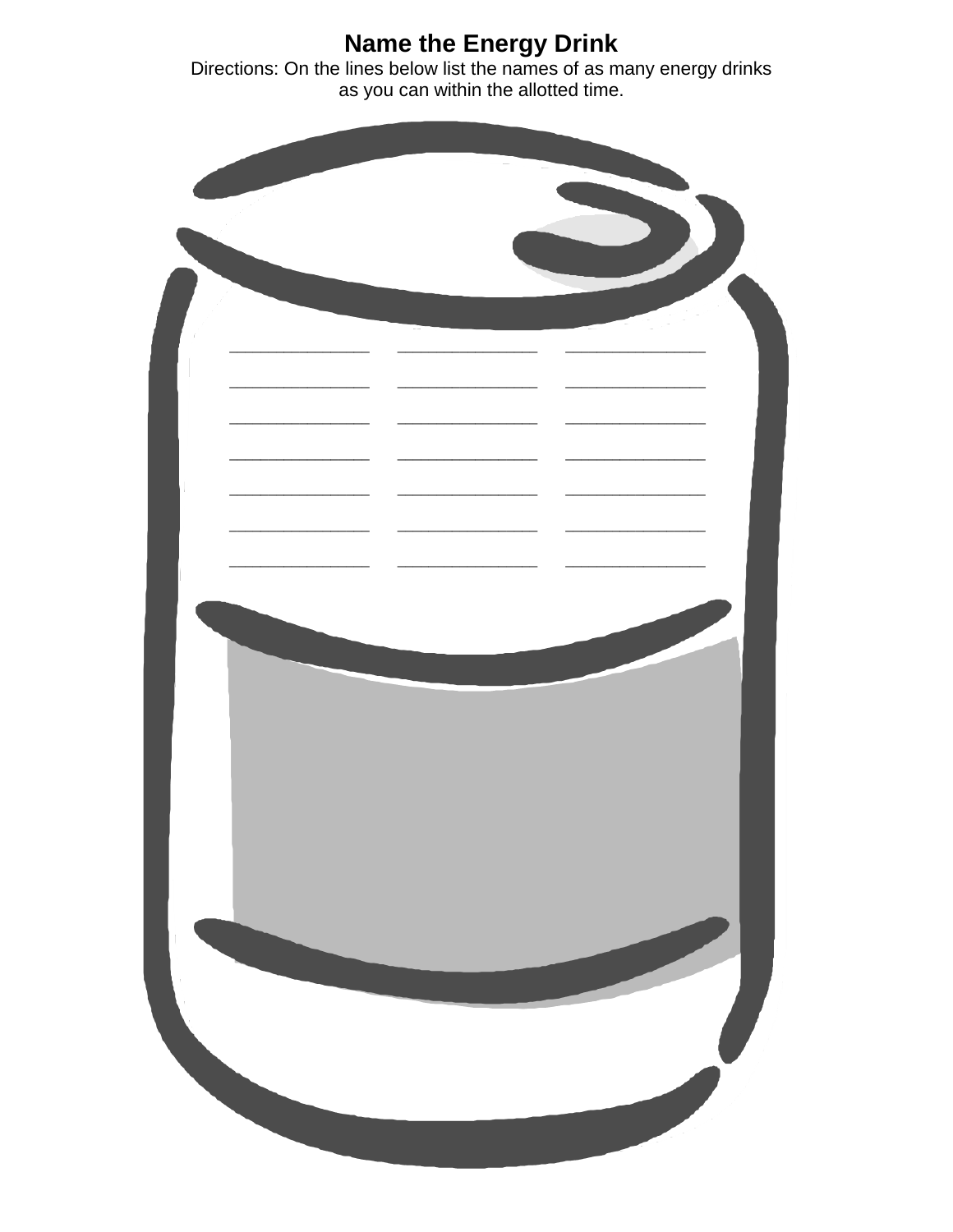## **Tagline Activity**

Listed below are four popular energy drink brands and their marketing taglines that you may recognize. Choose one brand, or another brand that you are familiar with, and answer the questions below.

> **Red bull®**- "Red bull gives you wings" **Rockstar®**- "Party like a rockstar" **Monster®** - "Unleash the Beast" **Bang®** - "Fuel Your Destiny"

\_\_\_\_\_\_\_\_\_\_\_\_\_\_\_\_\_\_\_\_\_\_\_\_\_\_\_\_\_\_\_\_\_\_\_\_\_\_\_\_\_\_\_\_\_\_\_\_\_\_\_\_\_\_\_\_\_\_\_\_\_\_\_\_\_\_\_\_\_\_\_\_

\_\_\_\_\_\_\_\_\_\_\_\_\_\_\_\_\_\_\_\_\_\_\_\_\_\_\_\_\_\_\_\_\_\_\_\_\_\_\_\_\_\_\_\_\_\_\_\_\_\_\_\_\_\_\_\_\_\_\_\_\_\_\_\_\_\_\_\_\_\_\_\_

\_\_\_\_\_\_\_\_\_\_\_\_\_\_\_\_\_\_\_\_\_\_\_\_\_\_\_\_\_\_\_\_\_\_\_\_\_\_\_\_\_\_\_\_\_\_\_\_\_\_\_\_\_\_\_\_\_\_\_\_\_\_\_\_\_\_\_\_\_\_\_\_

\_\_\_\_\_\_\_\_\_\_\_\_\_\_\_\_\_\_\_\_\_\_\_\_\_\_\_\_\_\_\_\_\_\_\_\_\_\_\_\_\_\_\_\_\_\_\_\_\_\_\_\_\_\_\_\_\_\_\_\_\_\_\_\_\_\_\_\_\_\_\_\_

\_\_\_\_\_\_\_\_\_\_\_\_\_\_\_\_\_\_\_\_\_\_\_\_\_\_\_\_\_\_\_\_\_\_\_\_\_\_\_\_\_\_\_\_\_\_\_\_\_\_\_\_\_\_\_\_\_\_\_\_\_\_\_\_\_\_\_\_\_\_\_\_

\_\_\_\_\_\_\_\_\_\_\_\_\_\_\_\_\_\_\_\_\_\_\_\_\_\_\_\_\_\_\_\_\_\_\_\_\_\_\_\_\_\_\_\_\_\_\_\_\_\_\_\_\_\_\_\_\_\_\_\_\_\_\_\_\_\_\_\_\_\_\_\_

\_\_\_\_\_\_\_\_\_\_\_\_\_\_\_\_\_\_\_\_\_\_\_\_\_\_\_\_\_\_\_\_\_\_\_\_\_\_\_\_\_\_\_\_\_\_\_\_\_\_\_\_\_\_\_\_\_\_\_\_\_\_\_\_\_\_\_\_\_\_\_\_

\_\_\_\_\_\_\_\_\_\_\_\_\_\_\_\_\_\_\_\_\_\_\_\_\_\_\_\_\_\_\_\_\_\_\_\_\_\_\_\_\_\_\_\_\_\_\_\_\_\_\_\_\_\_\_\_\_\_\_\_\_\_\_\_\_\_\_\_\_\_\_\_

\_\_\_\_\_\_\_\_\_\_\_\_\_\_\_\_\_\_\_\_\_\_\_\_\_\_\_\_\_\_\_\_\_\_\_\_\_\_\_\_\_\_\_\_\_\_\_\_\_\_\_\_\_\_\_\_\_\_\_\_\_\_\_\_\_\_\_\_\_\_\_\_

\_\_\_\_\_\_\_\_\_\_\_\_\_\_\_\_\_\_\_\_\_\_\_\_\_\_\_\_\_\_\_\_\_\_\_\_\_\_\_\_\_\_\_\_\_\_\_\_\_\_\_\_\_\_\_\_\_\_\_\_\_\_\_\_\_\_\_\_\_\_\_\_

\_\_\_\_\_\_\_\_\_\_\_\_\_\_\_\_\_\_\_\_\_\_\_\_\_\_\_\_\_\_\_\_\_\_\_\_\_\_\_\_\_\_\_\_\_\_\_\_\_\_\_\_\_\_\_\_\_\_\_\_\_\_\_\_\_\_\_\_\_\_\_\_

\_\_\_\_\_\_\_\_\_\_\_\_\_\_\_\_\_\_\_\_\_\_\_\_\_\_\_\_\_\_\_\_\_\_\_\_\_\_\_\_\_\_\_\_\_\_\_\_\_\_\_\_\_\_\_\_\_\_\_\_\_\_\_\_\_\_\_\_\_\_\_\_

\_\_\_\_\_\_\_\_\_\_\_\_\_\_\_\_\_\_\_\_\_\_\_\_\_\_\_\_\_\_\_\_\_\_\_\_\_\_\_\_\_\_\_\_\_\_\_\_\_\_\_\_\_\_\_\_\_\_\_\_\_\_\_\_\_\_\_\_\_\_\_\_

\_\_\_\_\_\_\_\_\_\_\_\_\_\_\_\_\_\_\_\_\_\_\_\_\_\_\_\_\_\_\_\_\_\_\_\_\_\_\_\_\_\_\_\_\_\_\_\_\_\_\_\_\_\_\_\_\_\_\_\_\_\_\_\_\_\_\_\_\_\_\_\_

\_\_\_\_\_\_\_\_\_\_\_\_\_\_\_\_\_\_\_\_\_\_\_\_\_\_\_\_\_\_\_\_\_\_\_\_\_\_\_\_\_\_\_\_\_\_\_\_\_\_\_\_\_\_\_\_\_\_\_\_\_\_\_\_\_\_\_\_\_\_\_\_

1. How is the name of the energy drink associated with increased vitality and energy?

2. Does the tagline make any promises or claims? If so, are they realistic claims? Explain.

3. Chose one word from the tagline that is intended to evoke a particular image for the product and explain what reaction you think the marketing team is trying to provoke in consumers.

4. Do you think the tagline for this product might be aimed at teens? Why or why not?

5. What, if anything, does the tagline tell you about the drinks actual ingredients?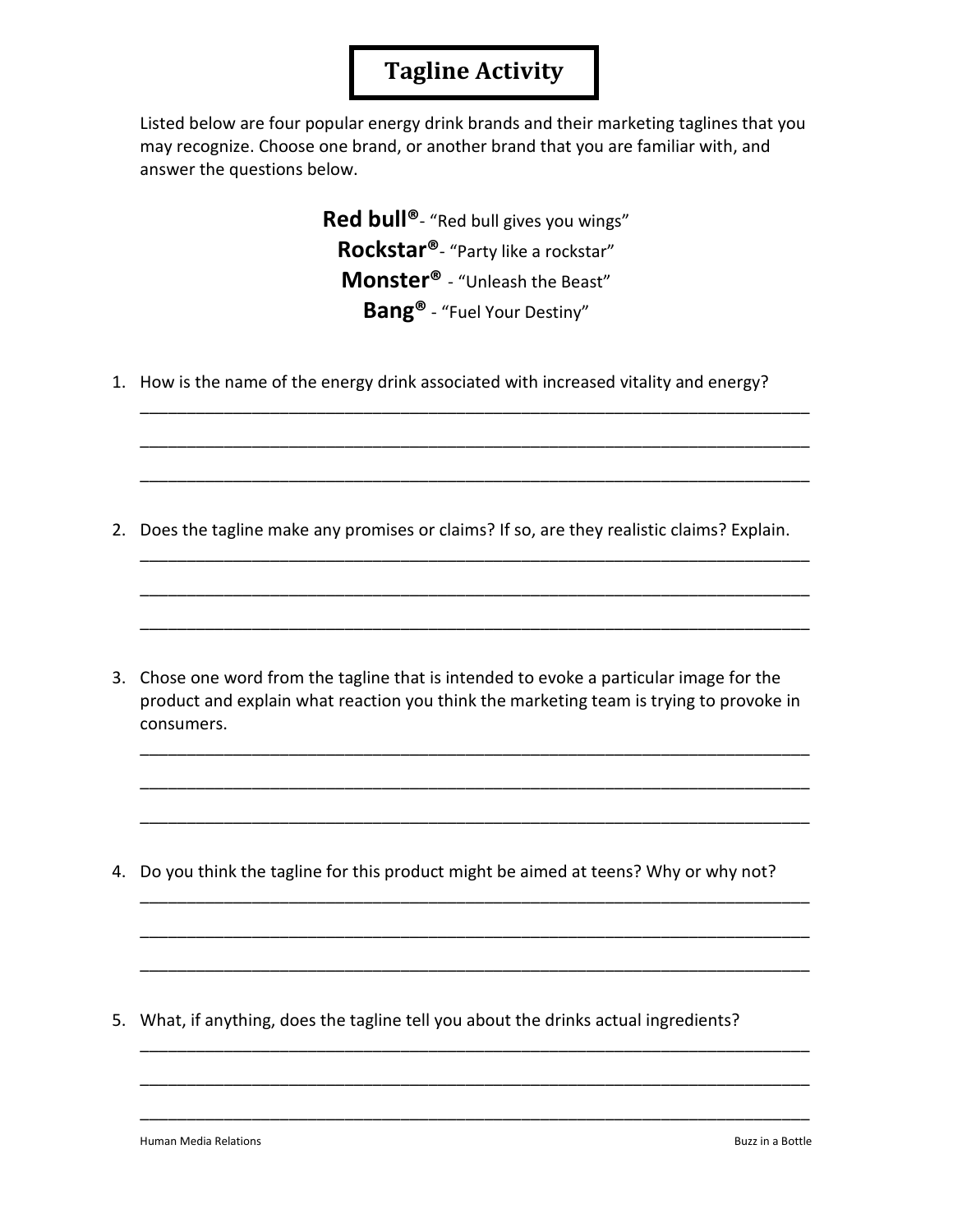# **Caffeine Tracker Activity**

Caffeine is a drug that occurs naturally in many of the foods and drinks that we consume each day. As with any drug, it's possible to have too much of it.

For this activity, use the *Caffeine Levels in Common Drinks* fact sheet as well as your own research about caffeine levels in foods and drinks to track how much caffeine you consume on a typical day.

For each of the categories below, write down an estimate of how much caffeine you ordinarily consume. Just be sure to answer honestly and remember that caffeine is present in more than just certain kinds of sodas, teas or coffee.

Discuss your results as a group, and answer the following questions during the discussion:

- $\triangleright$  How much caffeine am I consuming?
- $\triangleright$  Have I been feeling any negative effects as a result of it, like trouble sleeping?
- $\triangleright$  How can I decrease or eliminate caffeine from my diet?

| <b>Morning</b> | <b>Afternoon</b> | <b>Evening</b> | <b>Night</b> |
|----------------|------------------|----------------|--------------|
|                |                  |                |              |
|                |                  |                |              |
|                |                  |                |              |
|                |                  |                |              |
|                |                  |                |              |
|                |                  |                |              |
|                |                  |                |              |
|                |                  |                |              |
|                |                  |                |              |
|                |                  |                |              |
|                |                  |                |              |
|                |                  |                |              |
|                |                  |                |              |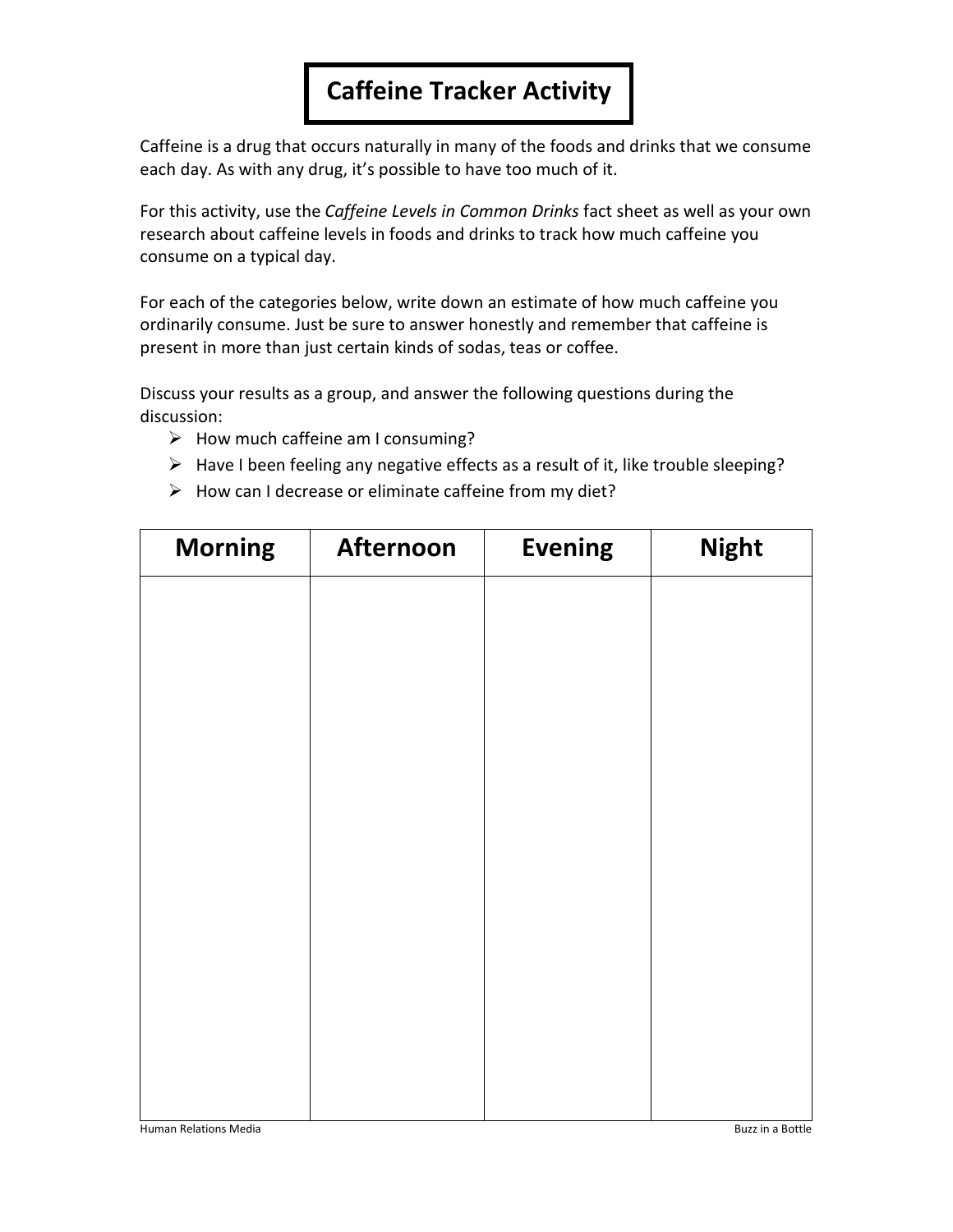# **Caffeine Levels in Common Drinks**

It is difficult to know how much caffeine is in a product. Caffeine is required to be included on the ingredients list of food and beverages when it is added to a pro-cit (such as with soft drinks). However, it is not required to be listed as an ingredient when it occurs naturally in the product itself (e.g., chocolate) or in a caffeine-containing ingredient of the other products (e.g., guarana). Considering how much these levels can vary depending on the type and brand of beverage, this means you might be consuming much more caffeine than you realize.

Here are some approximate levels of caffeine for popular drinks.

#### **~Amount of Caffeine in Beverages**

| <b>Product</b>                    | <b>Caffeine per Serving</b> | <b>Caffeine per Ounce</b>   |  |  |
|-----------------------------------|-----------------------------|-----------------------------|--|--|
| <b>Coffee</b>                     |                             |                             |  |  |
| Dunkin' Donuts regular coffee (16 | 206 mg                      | $12.9$ mg/oz                |  |  |
| oz)                               |                             |                             |  |  |
| Plain (8 oz)                      | 102-200 mg (avg 133)        | $16.6$ mg/oz                |  |  |
| Starbucks brewed coffee (16 oz)   | 320 mg                      | $20 \text{ mg}/\text{oz}$   |  |  |
| Espresso (1 oz)                   | 30-90 mg (avg 40)           | 40 mg/oz                    |  |  |
| Tea                               |                             |                             |  |  |
| Arizona, green (16 oz)            | 15 <sub>mg</sub>            | $0.9 \text{ mg}/\text{oz}$  |  |  |
| Snapple, plain (16 oz)            | 18 mg                       | $1.1 \text{ mg}/\text{oz}$  |  |  |
| Arizona, black (16 oz)            | 32 mg                       | $2.0$ mg/oz                 |  |  |
| Snapple, flavored (16 oz)         | 42 mg                       | $2.6$ mg/oz                 |  |  |
| Brewed, green (8 oz)              | 10-40 mg (avg 25)           | $3.1 \text{ mg}/\text{oz}$  |  |  |
| Brewed (8 oz)                     | 40-120 mg (avg 53)          | $6.6$ mg/oz                 |  |  |
| Soda (12 oz serving)              |                             |                             |  |  |
| Barg's Root Beer                  | 23 <sub>mg</sub>            | $1.9 \text{ mg}/\text{oz}$  |  |  |
| Coke                              | 35 mg                       | $2.9 \text{ mg}/\text{oz}$  |  |  |
| Pepsi                             | 38 mg                       | $3.1 \text{ mg}/\text{oz}$  |  |  |
| Dr. Pepper                        | 42 mg                       | $3.5 \text{ mg}/\text{oz}$  |  |  |
| Sunkist Orange                    | 42 mg                       | $3.5 \text{ mg}/\text{oz}$  |  |  |
| Diet Coke                         | 47 mg                       | $3.9 \text{ mg}/\text{oz}$  |  |  |
| Pepsi One                         | 54 mg                       | $4.5 \text{ mg}/\text{oz}$  |  |  |
| <b>Mountain Dew</b>               | 54 mg                       | $4.5 \text{ mg}/\text{oz}$  |  |  |
| <b>Mountain Dew MDX</b>           | 71 mg                       | 5.9 $mg/oz$                 |  |  |
| Jolt Cola                         | 72 mg                       | $6.0$ mg/oz                 |  |  |
| <b>Energy Drinks</b>              |                             |                             |  |  |
| Full Throttle (16 oz)             | 144 mg                      | $9.0 \text{ mg}/\text{oz}$  |  |  |
| Red Bull (8.3 oz)                 | 80 mg                       | $9.6$ mg/oz                 |  |  |
| Monster Energy (16 oz)            | 160 mg                      | 10.0 mg/oz                  |  |  |
| SoBe No Fear (16 oz)              | 174 mg                      | $10.9$ mg/oz                |  |  |
| Cocaine (8.4 oz)                  | 280 mg                      | $33.3 \text{ mg}/\text{oz}$ |  |  |
| Spike Shooter (8.4 oz)            | 300 mg                      | 35.7 mg/oz                  |  |  |
| <b>Caffeinated Water</b>          |                             |                             |  |  |
| Propel invigorating Water (20 oz) | 50 mg                       | $2.5 \text{ mg}/\text{oz}$  |  |  |
| Water Joe (16.9 oz)               | 60 mg                       | $3.6 \text{ mg}/\text{o}$ z |  |  |
| FXXX Hybrid (20 oz)               | 110 mg                      | 5.5 mg/oz                   |  |  |
| <b>Human Relations Media</b>      |                             | Buzz in a Bottle            |  |  |